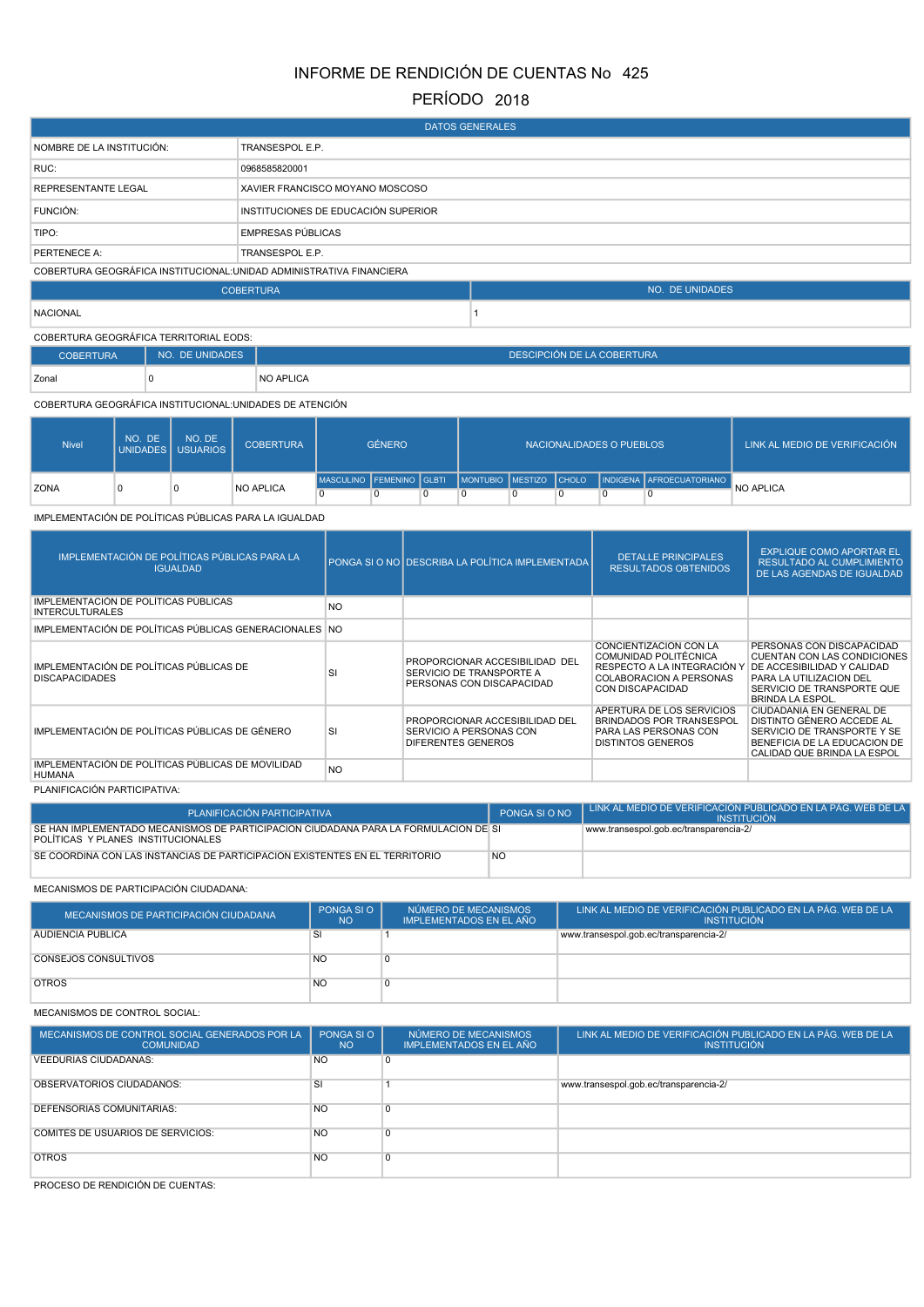| FASE:                                                                                             | PASOS DEL PROCESO DE RENDICIÓN DE<br><b>CUENTAS</b>                                                                | PONGA SIO<br><b>NO</b>  | DESCRIBA LA EJECUCIÓN DE LOS PASOS | LINK AL MEDIO DE VERIFICACIÓN PUBLICADO EN LA PÁG.<br>WEB DE LA INSTITUCIÓN |
|---------------------------------------------------------------------------------------------------|--------------------------------------------------------------------------------------------------------------------|-------------------------|------------------------------------|-----------------------------------------------------------------------------|
| FASE 0                                                                                            | CONFORMACIÓN DEL EQUIPO DE RENDICIÓN<br><b>DE CUENTAS:</b>                                                         | SI                      | 100%                               | www.transespol.gob.ec/transparencia-2/                                      |
| FASE 0                                                                                            | DISEÑO DE LA PROPUESTA DEL PROCESO DE<br>RENDICIÓN DE CUENTAS                                                      | $\overline{\mathsf{S}}$ | 100%                               | www.transespol.gob.ec/transparencia-2/                                      |
| FASE 1                                                                                            | EVALUACIÓN DE LA GESTIÓN INSTITUCIONAL:                                                                            | <b>SI</b>               | 100%                               | www.transespol.gob.ec/transparencia-2/                                      |
| FASE <sub>1</sub>                                                                                 | LLENADO DEL FORMULARIO DE INFORME DE<br>RENDICIÓN DE CUENTAS ESTABLECIDO POR<br>EL CPCCS                           | SI                      | 100%                               | www.transespol.gob.ec/transparencia-2/                                      |
| FASE 1                                                                                            | REDACCIÓN DEL INFORME DE RENDICIÓN DE<br><b>CUENTAS</b>                                                            | SI                      | 100%                               | www.transespol.gob.ec/transparencia-2/                                      |
| FASE 1                                                                                            | SOCIALIZACIÓN INTERNA Y APROBACIÓN DEL SI<br>INFORME DE RENDICIÓN DE CUENTAS POR<br>PARTE DE LOS RESPONSABLES      |                         | 100%                               | www.transespol.gob.ec/transparencia-2/                                      |
| FASE <sub>2</sub>                                                                                 | DIFUSIÓN DEL INFORME DE RENDICIÓN DE<br>CUENTAS A TRAVÉS DE DISTINTOS MEDIOS                                       | SI                      | 100%                               | www.transespol.gob.ec/transparencia-2/                                      |
| FASE <sub>2</sub>                                                                                 | PLANIFICACIÓN DE LOS EVENTOS<br><b>PARTICIPATIVOS</b>                                                              | SI                      | 100%                               | www.transespol.gob.ec/transparencia-2/                                      |
| FASE <sub>2</sub>                                                                                 | REALIZACIÓN DEL EVENTO DE RENDICIÓN DE<br>CUENTAS A LA CIUDADANÍA                                                  | $\overline{\mathsf{S}}$ | 100%                               | www.transespol.gob.ec/transparencia-2/                                      |
| FASE <sub>2</sub>                                                                                 | RINDIÓ CUENTAS A LA CIUDADANÍA EN LA<br>PLAZO ESTABLECIDO                                                          | SI                      | 100%                               | www.transespol.gob.ec/transparencia-2/                                      |
| FASE <sub>2</sub>                                                                                 | <b>INCORPORACIÓN DE LOS APORTES</b><br>CIUDADANOS EN EL INFORME DE RENDICIÓN<br><b>DE CUENTAS</b>                  | SI                      | 100%                               | www.transespol.gob.ec/transparencia-2/                                      |
| FASE <sub>3</sub>                                                                                 | ENTREGA DEL INFORME DE RENDICIÓN DE<br>CUENTAS AL CPCCS, A TRAVÉS DEL INGRESO<br>DEL INFORME EN EL SISTEMA VIRTUAL | SI                      | 100%                               | www.transespol.gob.ec/transparencia-2/                                      |
| LOS<br><b>PRINCIPAL</b><br>ES<br><b>APORTES</b><br>CIUDADAN<br><b>OS</b><br><b>RECIBIDO</b><br>S: | DESCRIBA NO APLICA                                                                                                 |                         |                                    |                                                                             |

### DATOS DEL INFORME DE RENDICIÓN DE CUENTAS:

| Fecha en que se realizó la Rendición de Cuentas ante la ciudadanía: | NO. DE<br><b>USUARIOS</b> | NO. DE USUARIOS POR GÉNERO |                   | NO. DE USUARIOS POR PUEBLOS Y NACIONALIDADES |                  |                |                |                 |                        |
|---------------------------------------------------------------------|---------------------------|----------------------------|-------------------|----------------------------------------------|------------------|----------------|----------------|-----------------|------------------------|
| 28/2/2019                                                           | 42                        | <b>MASCULINO</b>           | <b>I FEMENINO</b> | <b>I</b> GLBTI                               | <b>IMONTUBIO</b> | <b>MESTIZO</b> | <b>I</b> CHOLO | <b>INDIGENA</b> | <b>AFROECUATORIANO</b> |
|                                                                     |                           | 25                         | $+17$             |                                              |                  | 37             |                |                 |                        |

#### INCORPORACIÓN DE LOS APORTES CIUDADANOS DE LA RENDICIÓN DE CUENTAS DEL AÑO ANTERIOR EN LA GESTIÓN INSTITUCIONAL

| <b>DESCRIBA LOS COMPROMISOS</b><br>ASUMIDOS CON LA COMUNIDAD | ¿SE INCORPORÓ EL APORTE<br>CIUDADANO EN LA GESTIÓN<br>INSTITUCIONAL? (PONGA SÍ O NO) | PORCENTAJE DE<br>AVANCES DE<br><b>CUMPLIMIENTO</b> | <b>DESCRIPCIÓN DE RESULTADOS</b> | LINK AL MEDIO DE VERIFICACIÓN |
|--------------------------------------------------------------|--------------------------------------------------------------------------------------|----------------------------------------------------|----------------------------------|-------------------------------|
| <b>NO APLICA</b>                                             | N <sub>O</sub>                                                                       |                                                    |                                  |                               |

DIFUSIÓN Y COMUNICACIÓN DE LA GESTIÓN INSTITUCIONAL: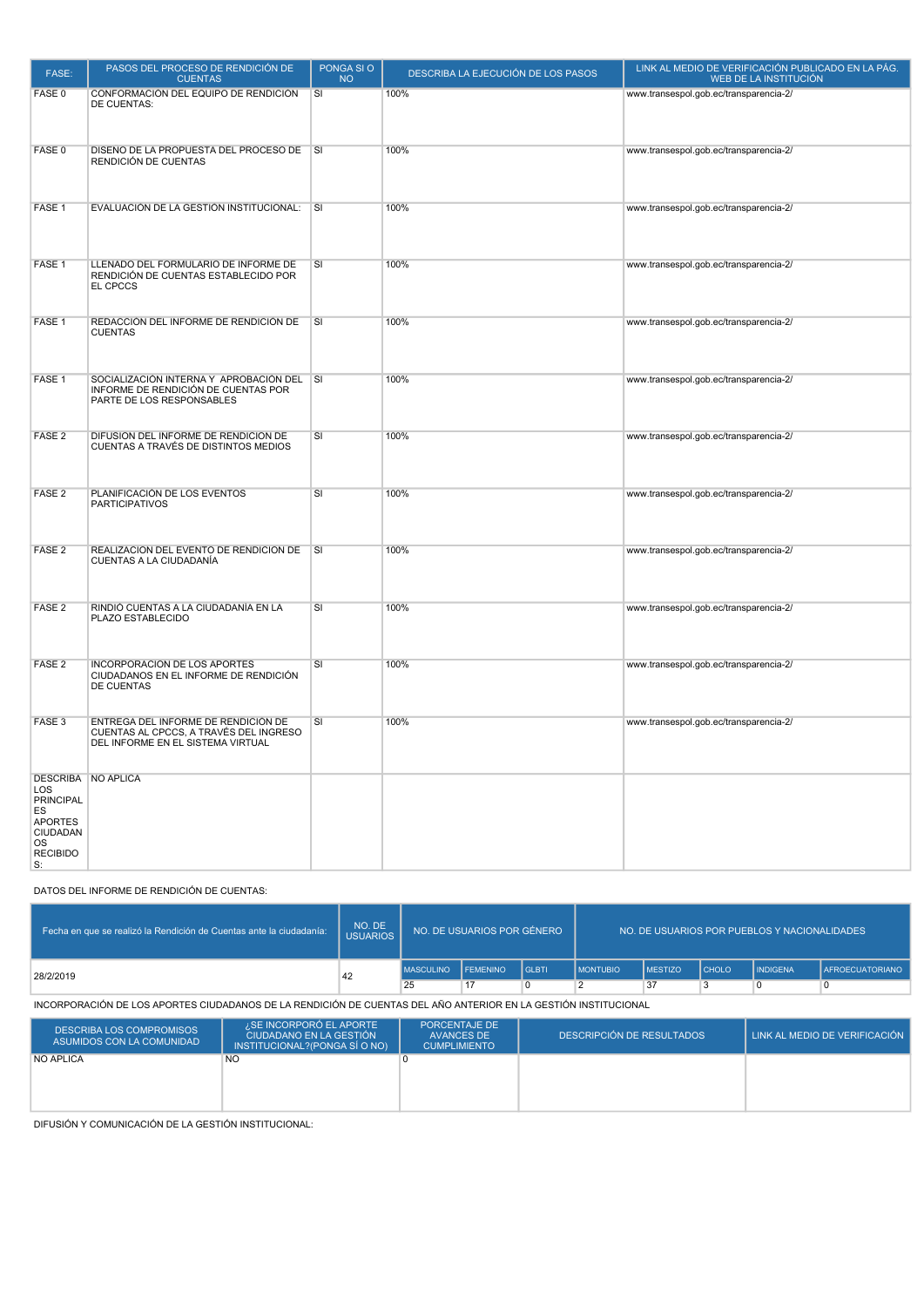| <b>MEDIOS DE</b><br><b>COMUNICACIÓN</b> | NO. DE<br><b>MEDIOS</b> | <b>PORCENTAJE</b><br><b>DEL PPTO, DEL</b><br><b>PAUTAJE QUE SE</b><br><b>DESTINÓ A</b><br><b>MEDIOS</b><br><b>LOCALESY</b><br><b>REGIONALES</b> | <b>PORCENTAJE DEL</b><br>PPTO. DEL<br><b>PAUTAJE QUE SE</b><br><b>DESTINÓ A MEDIOS</b><br><b>NACIONAL</b> | <b>PORCENTAJE DEL</b><br><b>PPTO DEL PAUTAJE</b><br>QUE SE DESTINÓ A<br><b>MEDIOS</b><br><b>INTERNACIONALES</b> | LINK AL MEDIO DE VERIFICACIÓN<br>PUBLICADO EN LA PÁG. WEB DE LA I<br><b>INSTITUCIÓN</b> | NOMBRE DEL MEDIO | <b>MONTO</b><br><b>CONTRATADO</b> | <b>MINUTOS</b><br><b>PAUTADOS</b> |
|-----------------------------------------|-------------------------|-------------------------------------------------------------------------------------------------------------------------------------------------|-----------------------------------------------------------------------------------------------------------|-----------------------------------------------------------------------------------------------------------------|-----------------------------------------------------------------------------------------|------------------|-----------------------------------|-----------------------------------|
| <b>RADIO</b>                            | $\Omega$                | 0,00                                                                                                                                            | 0,00                                                                                                      | 0.00                                                                                                            | <b>NO APLICA</b>                                                                        | NO APLICA        | 0,00                              | $\Omega$                          |
| <b>PRENSA</b>                           | 0 I                     | 0,00                                                                                                                                            | 0,00                                                                                                      | 0,00                                                                                                            | <b>NO APLICA</b>                                                                        | NO APLICA        | 0,00                              | 0                                 |
| <b>TELEVISIÓN</b>                       | $\Omega$                | 0,00                                                                                                                                            | 0,00                                                                                                      | 0,00                                                                                                            | NO APLICA                                                                               | <b>NO APLICA</b> | 0,00                              | $\Omega$                          |
| <b>MEDIOS</b><br><b>DIGITALES</b>       | $\Omega$                | 0,00                                                                                                                                            | 0,00                                                                                                      | 0,00                                                                                                            | <b>NO APLICA</b>                                                                        | <b>NO APLICA</b> | 0,00                              | $\Omega$                          |

TRANSPARENCIA Y ACCESO A LA INFORMACIÓN DE LA GESTIÓN INSTITUCIONAL Y DE SU RENDICIÓN DE CUENTAS:

| MECANISMOS ADOPTADOS                                                                                                                                 | PONGA SI O NO | LINK AL MEDIO DE VERIFICACIÓN PUBLICADO EN LA PÁG. WEB DE LA I<br><b>INSTITUCIÓN</b> |
|------------------------------------------------------------------------------------------------------------------------------------------------------|---------------|--------------------------------------------------------------------------------------|
| PUBLICACIÓN EN LA PÁG. WEB DE LOS CONTENIDOS ESTABLECIDOS EN EL ART. 7 DE LA LOTAIP                                                                  | <b>SI</b>     | www.transespol.gob.ec/transparencia-2/                                               |
| PUBLICACIÓN EN LA PÁG. WEB DEL INFORME DE RENDICIÓN DE CUENTAS Y SUS MEDIOS DE<br>VERIFICACIÓN ESTABLECIDOS EN EL LITERAL M. DEL ART. 7 DE LA LOTAIP | -SI           | www.transespol.gob.ec/transparencia-2/                                               |

#### PLANIFICACIÓN: Se refiere a la articulación de políticas públicas:

| LA INSTITUCIÓN TIENE ARTICULADO EL PLAN ESTRATÉGICO INSTITUCIONAL | PONGA SI O NO | LINK AL MEDIO DE VERIFICACIÓN PUBLICADO EN LA PÁG. WEB DE LA I<br><b>INSTITUCIÓN</b> |
|-------------------------------------------------------------------|---------------|--------------------------------------------------------------------------------------|
| LA INSTITUCIÓN TIENE ARTICULADAS SUS POA AL PNBV                  | <b>NO</b>     |                                                                                      |
| EL POA ESTÁ ARTICULADO AL PLAN ESTRATÉGICO                        | <b>NO</b>     |                                                                                      |

#### CUMPLIMIENTO DE LA EJECUCIÓN PROGRAMÁTICA:

| OBJETIVOS ESTRATEGICOS/COMPETENCIAS<br><b>EXCLUSIVAS</b>                                             | <b>META POA</b>       |                                                                                                                   | <b>RESULTADOS</b><br><b>INDICADOR DE LA META</b>                                              |                                       |                                    | %<br><b>CUMPLIMIENTO</b><br><b>DE LA GESTIÓN</b> | <b>DESCRIPCIÓN DE LA</b><br><b>GESTIÓN POR META</b>                                                         |
|------------------------------------------------------------------------------------------------------|-----------------------|-------------------------------------------------------------------------------------------------------------------|-----------------------------------------------------------------------------------------------|---------------------------------------|------------------------------------|--------------------------------------------------|-------------------------------------------------------------------------------------------------------------|
| <b>IMPLEMENTAR MEJORAS EN LA ESTRUCTURA</b><br>ADMINISTRATIVA, FINANCIERA Y TALENTO<br><b>HUMANO</b> | NO. DE<br><b>META</b> | <b>DESCRIPCIÓN</b>                                                                                                | NUMERO DE TRAMITES<br>ATENDIDOS/NUMERO DE TRAMITES<br><b>RECIBIDOS</b>                        | <b>TOTALES</b><br><b>PLANIFICADOS</b> | <b>TOTALES</b><br><b>CUMPLIDOS</b> | 87.31 %                                          | SE HAN IMPLEMENTADO<br>MEJORAS LOGRANDO UN<br>87% DEL CUMPLIMIENTO                                          |
|                                                                                                      |                       | ATENDER CON EFICIENCIA Y<br>CALIDAD DE SERVICIO TODAS<br><b>LAS SOLICITUDES DE</b><br><b>TRANSPORTE RECIBIDAS</b> |                                                                                               | 528.00                                | 461.00                             |                                                  |                                                                                                             |
| DESARROLLO DE PROGRAMAS DE VÍNCULOS<br>CON LA COLECTIVIDAD Y DEPORTES.                               | NO. DE<br><b>META</b> | <b>DESCRIPCIÓN</b>                                                                                                | <b>CANTIDAD DE ACTIVIDADES</b><br>EJECUTADAS / CANTIDAD DE<br><b>ACTIVIDADES PLANIFICADAS</b> | <b>TOTALES</b><br><b>PLANIFICADOS</b> | <b>TOTALES</b><br><b>CUMPLIDOS</b> | 100.00 %                                         | SE CUMPLE AL 100% CON<br>LA PROGRAMACION DE<br><b>ACTIVIDADES</b>                                           |
|                                                                                                      |                       | DESARROLLAR Y PROMOVER<br><b>ACTIVIDADES DE</b><br><b>INTEGRACION Y DEPORTIVAS</b><br>CON LA COMUNIDAD            |                                                                                               | 5.00                                  | 5.00                               |                                                  | DEPORTIVAS Y DE<br>INTEGRACION.                                                                             |
| IMPLEMENTAR GESTIÓN DE INFRAESTRUCTURA<br>Y SOPORTE TÉCNICO DE LA EMPRESA                            | NO. DE<br><b>META</b> | <b>DESCRIPCIÓN</b>                                                                                                | <b>INSTALACIONES</b><br>REPARADAS/INSTALACIONES<br><b>PLANIFICADAS</b>                        | <b>TOTALES</b><br><b>PLANIFICADOS</b> | <b>TOTALES</b><br><b>CUMPLIDOS</b> | 66.67%                                           | SE ADECUARON LAS<br><b>INSTALACIONES DE</b><br><b>BODEGA Y TALLERES.</b>                                    |
|                                                                                                      | 3                     | <b>IMPLEMENTAR MEJORAS EN</b><br>LA INFRAESCTRUCTURA DE<br><b>LA EMPRESA</b>                                      |                                                                                               | 3.00                                  | 2.00                               |                                                  | <b>OUEDANDO PENDIENTE</b><br>POR FALTA DE LIQUIDEZ<br>ARREGLOS EN LAS<br>OFICINAS<br><b>ADMINISTRATIVAS</b> |
| IMPLEMENTAR MEJORAS EN EL ÁREA DE<br><b>GESTIÓN LOGÍSTICA</b>                                        | NO. DE<br><b>META</b> | <b>DESCRIPCIÓN</b>                                                                                                | NUMERO MOVILIZACIONES<br>ATENDIDAS/NUMERO DE<br>MOVILIZACIONES RECIBIDAS                      | <b>TOTALES</b><br><b>PLANIFICADOS</b> | <b>TOTALES</b><br><b>CUMPLIDOS</b> | 98.22 %                                          | SE IMPLEMENTAN<br>MEJORES EN SUSTEMA<br>DE CONTROL Y SE                                                     |
|                                                                                                      | $\overline{2}$        | <b>CUMPLIR CON TODAS LAS</b><br><b>MOVILIZACIONES</b><br><b>CONTRATADAS</b>                                       |                                                                                               | 450.00                                | 442.00                             |                                                  | CUMPLE CON EL 98% DE<br>LA MOVITLIZACION<br><b>REQUERIDA</b>                                                |
|                                                                                                      |                       |                                                                                                                   | TOTAL % CUMPLIMIENTO DE LA GESTIÓN:                                                           |                                       | 88,05                              |                                                  |                                                                                                             |

CUMPLIMIENTO DE LA EJECUCION PRESUPUESTARIA:

| <b>TIPO</b> | ELIJA Ó DESCRIBA     | <b>PRESUPUESTO</b><br>PLANIFICADO | <b>PRESUPUESTO</b><br><b>EJECUTADO</b> | % CUMPLIMIENTO  <br><b>IDEL PRESUPUESTOI</b> | LINK AL MEDIO DE VERIFICACIÓN<br>PUBLICADO EN LA PÁG. WEB DE LA<br><b>INSTITUCIÓN</b> |
|-------------|----------------------|-----------------------------------|----------------------------------------|----------------------------------------------|---------------------------------------------------------------------------------------|
| <b>AREA</b> | <b>AREA CONTABLE</b> | \$1.135.264,09                    | \$945,507.43                           | 83,29 %                                      | www.transespol.gob.ec/transparencia-2/                                                |
|             | TOTAL:               | \$1.135.264.09                    | \$945,507,43 83,29                     |                                              |                                                                                       |

INFORMACIÓN FINANCIERA (LOCPCCS Art. 10, LEY DE EMPRESAS PÚBLICAS ART. 45 SISTEMAS DE INFORMACIÓN):

BALANCE GENERAL

| <b>ACTIVO</b> | PASIVO       | <b>PATRIMONIO</b> | LINK AL MEDIO DE VERIFICACIÓN PUBLICADO EN LA PAG. WEB DE LA INSTITUCIÓN |
|---------------|--------------|-------------------|--------------------------------------------------------------------------|
| \$430.858,11  | \$166,560.15 | \$264.297.96      | www.transespol.gob.ec/transparencia-2/                                   |

#### PRESUPUESTO INSTITUCIONAL:

| <b>TOTAL DE PRESUPUESTO</b><br>INSTITUCIONAL CODIFICADO | GASTO CORRIENTE PLANIFICADO   GASTO CORRIENTE EJECUTADO |              | <b>GASTO DE</b><br><b>INVERSIÓN</b><br><b>PLANIFICADO</b> | <b>GASTO DE</b><br><b>INVERSIÓN</b><br><b>EJECUTADO</b> | % EJECUCIÓN PRESUPUESTARIA |
|---------------------------------------------------------|---------------------------------------------------------|--------------|-----------------------------------------------------------|---------------------------------------------------------|----------------------------|
| \$1.135.264.09                                          | \$850.963,02                                            | \$814,129.74 | \$148,433.73                                              | \$131,377.68                                            | 95,00 %                    |

CUMPLIMIENTO DE OBLIGACIONES (LOCPCCS Art. 10 NUMERAL 7):

| <b>LABORALES</b> | <b>TRIBUTARIA</b> | LLINK AL MEDIO DE VERIFICACIÓN PUBLICADO EN LA PAG. WEB DE LA INSTITUCIÓN <sup>1</sup> |
|------------------|-------------------|----------------------------------------------------------------------------------------|
|                  |                   | www.transespol.gob.ec/transparencia-2/                                                 |

PROCESOS DE CONTRATACIÓN Y COMPRAS PÚBLICAS DE BIENES Y SERVICIOS